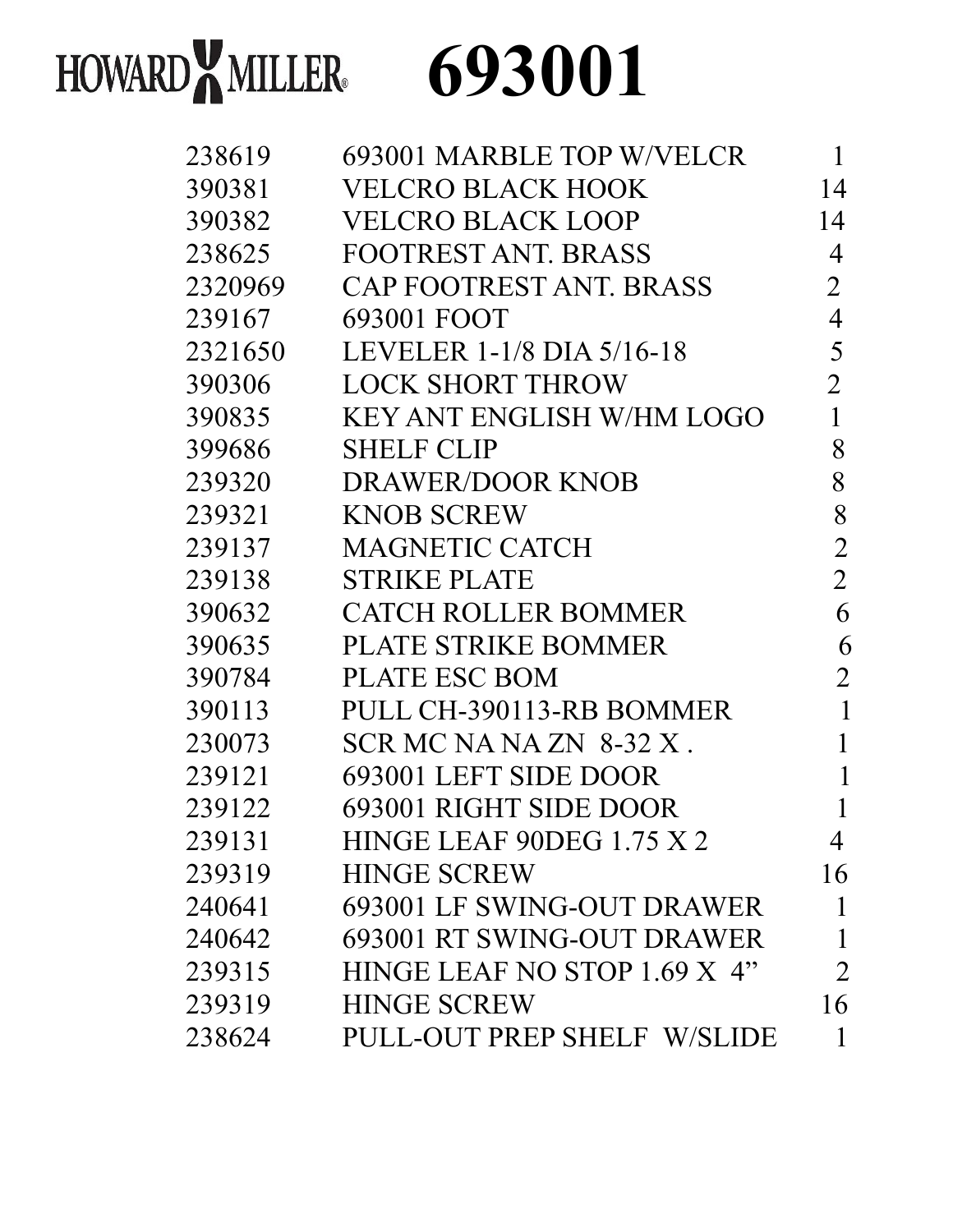| 238902  | PULL-OUT PREP SHELF W/O SLIDE   |                |
|---------|---------------------------------|----------------|
| 238622  | 693001 MID BIN DRAWER           | 1              |
| 239367  | DRWR SLIDE 45MM X 305 FULL EXT  | $\overline{2}$ |
| 238627  | 693001 BOTTOM DRAWER            |                |
| 238803  | DRWR SLIDE 45MM X 400 FULL EST  | 2              |
| 239159  | <b>GRANITE CUTBOARD 1/4 RND</b> |                |
| 239157  | <b>BLACK LAM PREP SHELF 1/4</b> |                |
| 238835  | <b>ICE BUCKET DOUBLE WALL</b>   |                |
| 238843  | WINE BOTTLE COOLER DOUBLE       | $\overline{2}$ |
| 238844  | <b>CONDIMENT COOLER SINGLE</b>  | 2              |
| 238620  | 693001 SIDE SHELF 1/4 RND       | 1              |
| 238626  | 693001 ADJ CNTR SHELF WOOD      | 1              |
| 239152  | 13-3/16" WINE BTL CRADLE        | 5              |
| 239153  | 15-7/8" WINE BTL CRADLE         | 5              |
| 2320516 | WOOD PIN SQUARE BACK WINE       | 15             |
| 2320517 | WOOD PIN ANGLED BACK WINE       | 5              |
| 230962  | SCR SM FH PH AN $4 X .750$      | 20             |
| 2321153 | <b>STEMWARE RACK 6PCS</b>       |                |
|         |                                 |                |

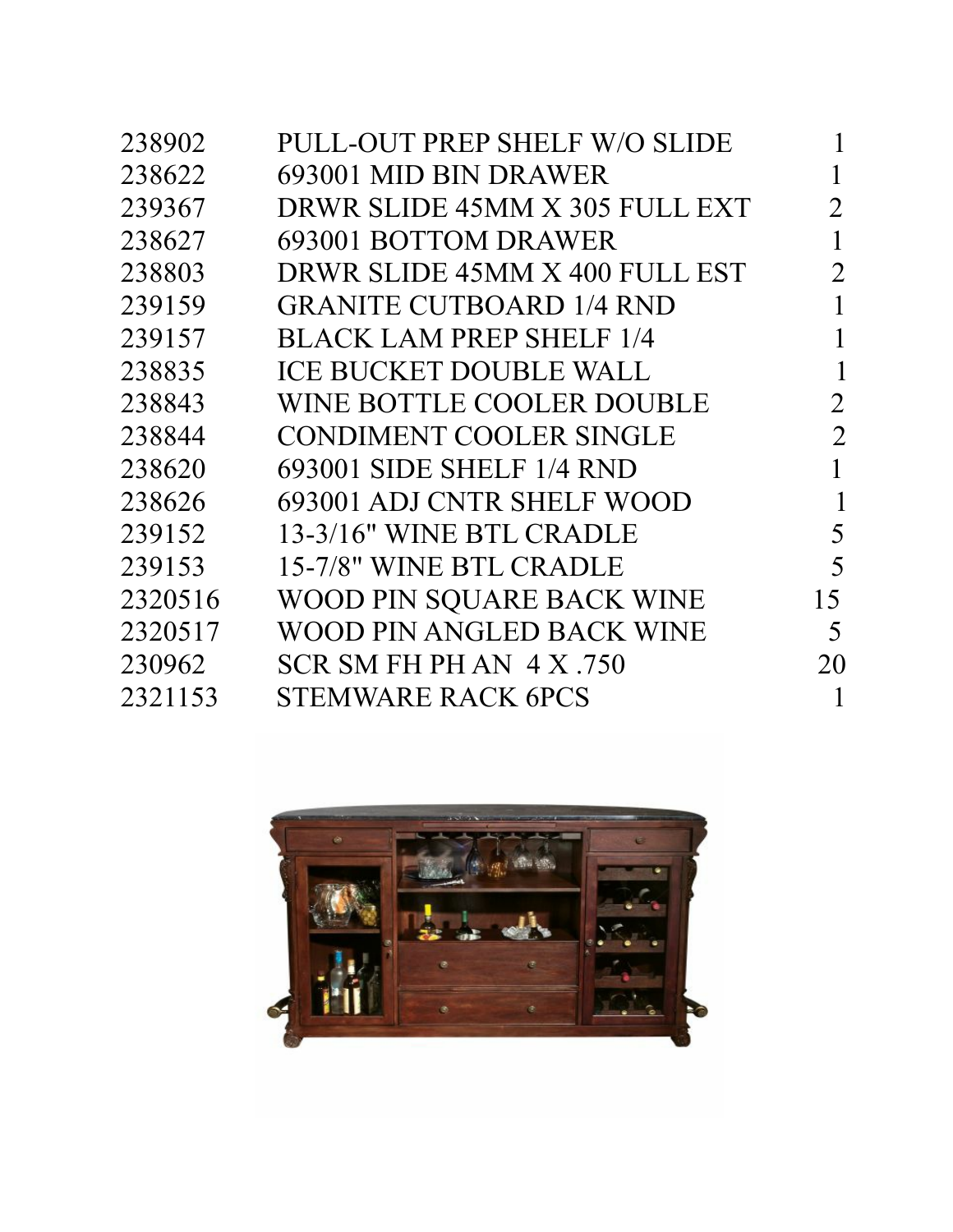| 238619  | 2321650 |  |
|---------|---------|--|
| 390381  | 390306  |  |
| 390382  | 390835  |  |
| 238625  | 399686  |  |
| 2320969 | 239320  |  |
| 239167  | 239321  |  |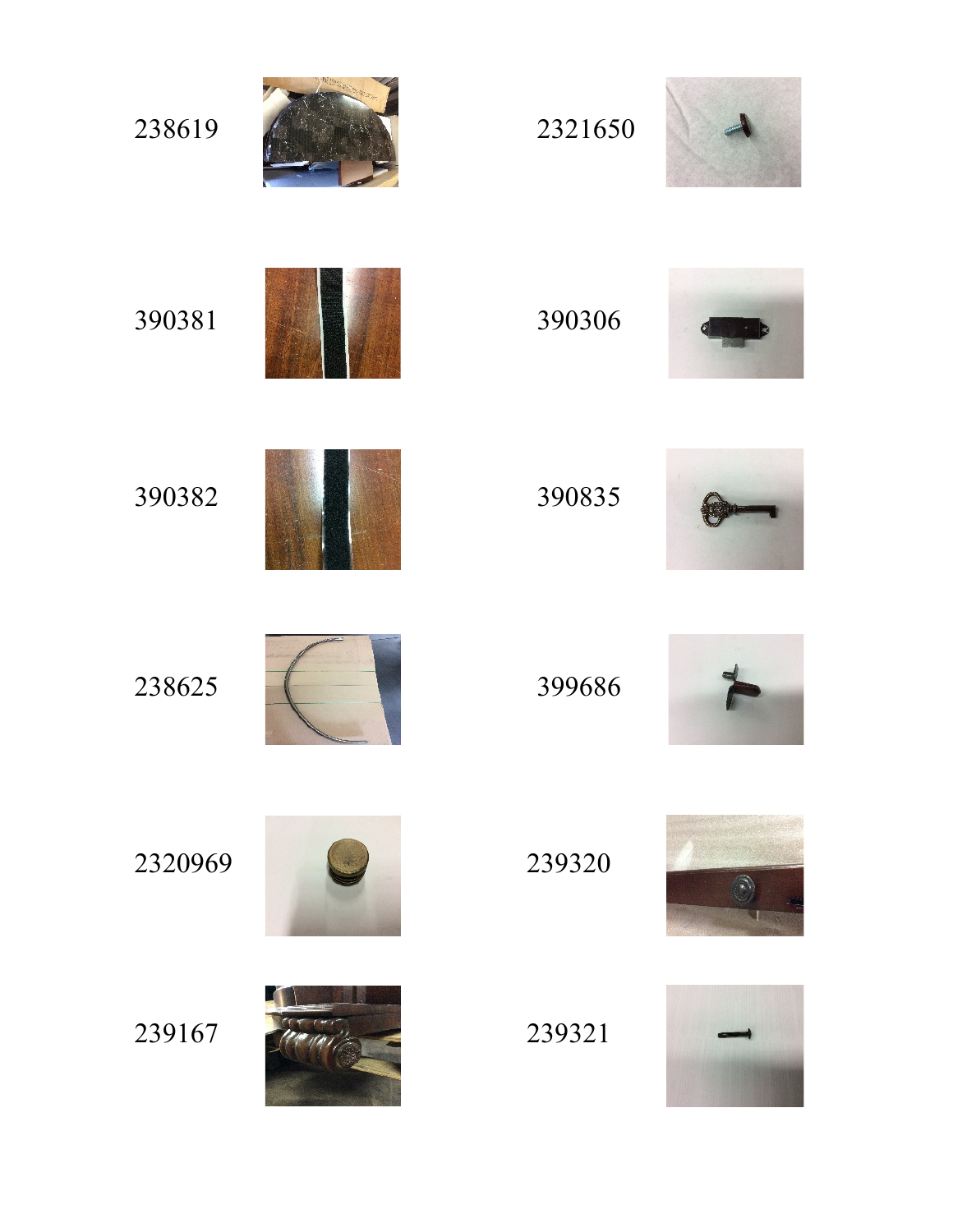| 239137 |        | 230073 |  |
|--------|--------|--------|--|
| 239138 |        | 239121 |  |
| 390632 |        | 239122 |  |
| 390635 |        | 239131 |  |
| 390784 | 390784 | 239319 |  |
| 390113 |        | 240641 |  |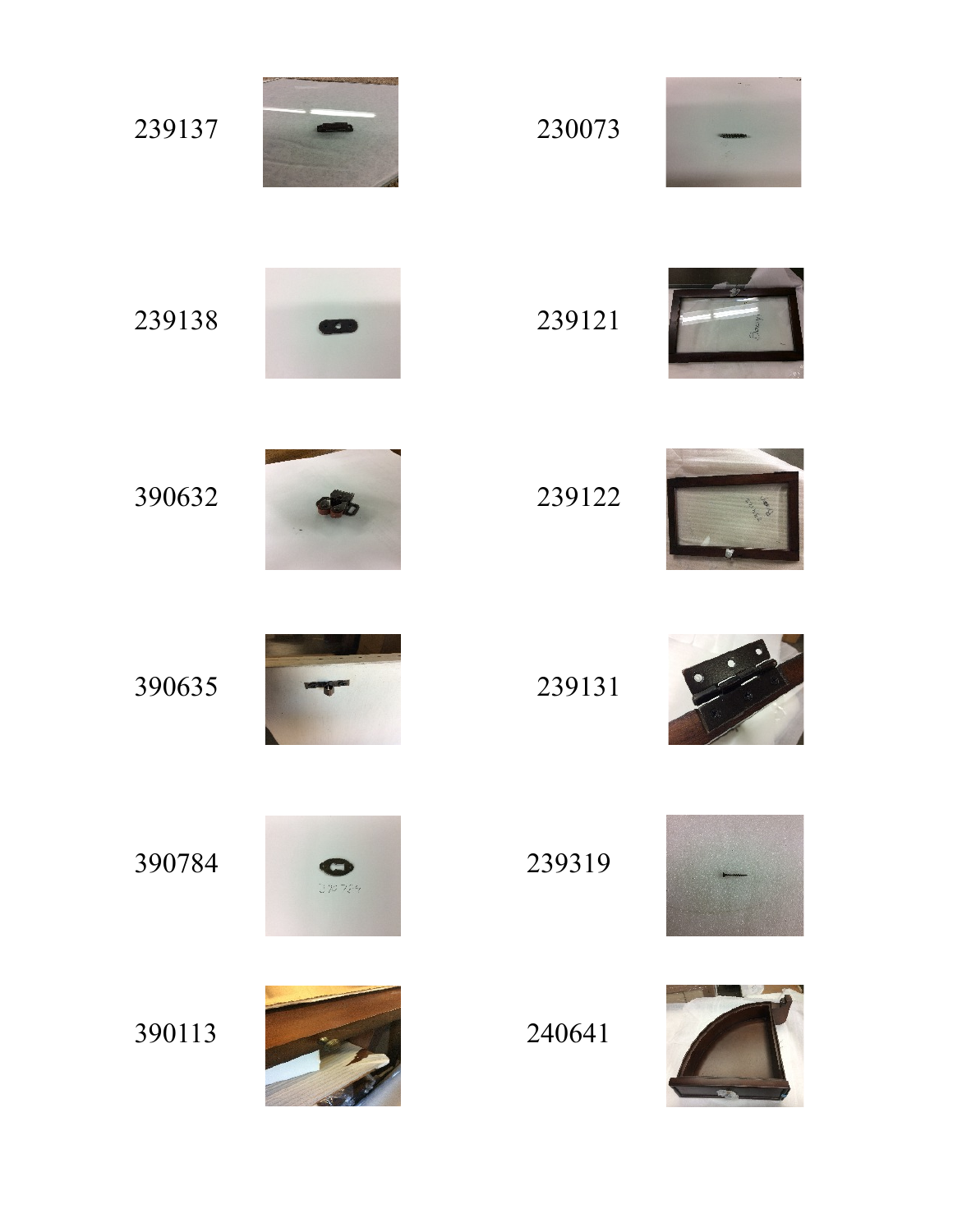| 240642 | 239367 |               |
|--------|--------|---------------|
| 239315 | 238627 |               |
| 239319 | 238803 | $\bullet$ 1   |
| 238624 | 239159 | 23915<br>Baoy |
| 238902 | 239157 |               |
| 238622 | 238835 |               |